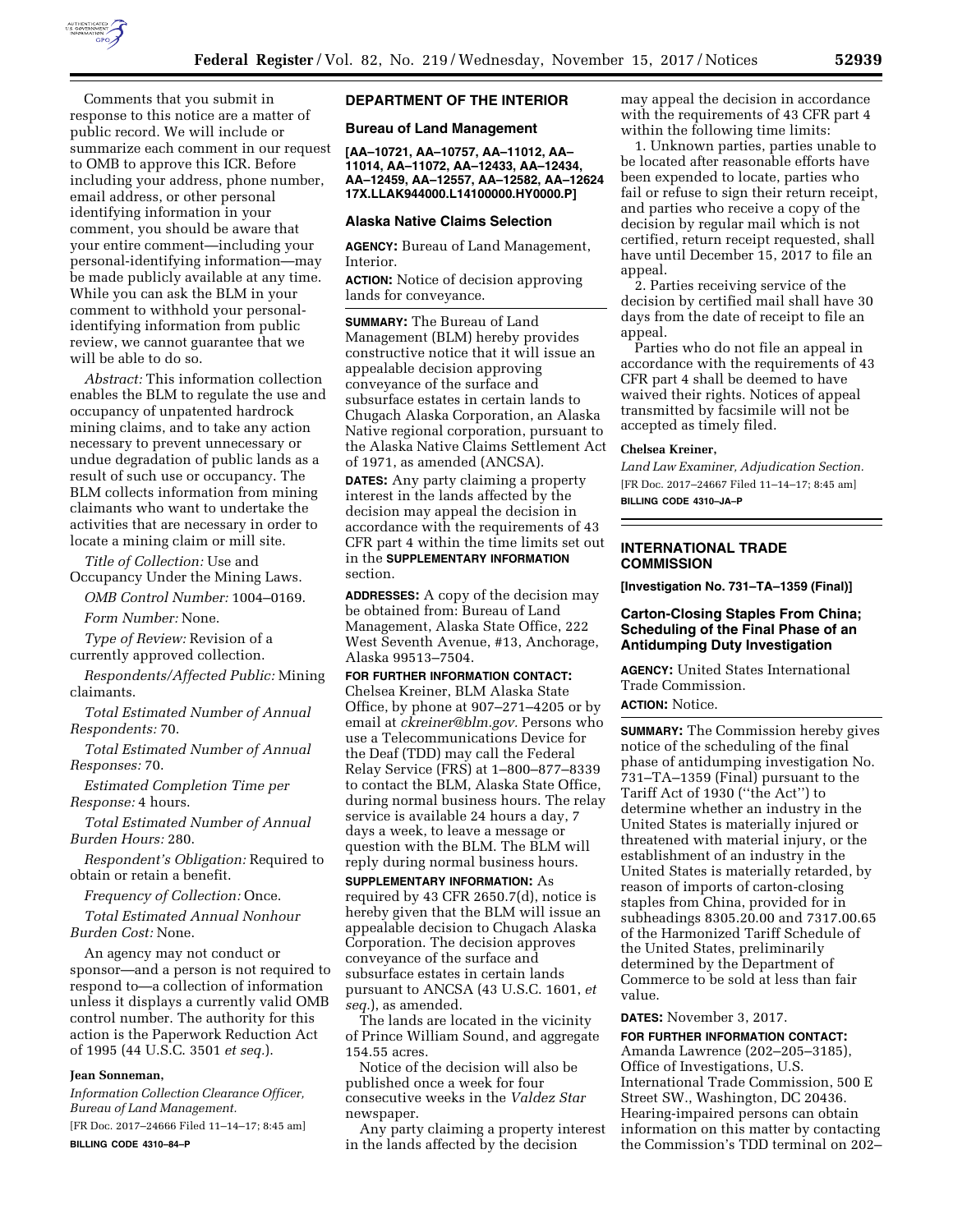205–1810. Persons with mobility impairments who will need special assistance in gaining access to the Commission should contact the Office of the Secretary at 202–205–2000. General information concerning the Commission may also be obtained by accessing its internet server (*[https://](https://www.usitc.gov) [www.usitc.gov](https://www.usitc.gov)*). The public record for this investigation may be viewed on the Commission's electronic docket (EDIS) at *[https://edis.usitc.gov.](https://edis.usitc.gov)* 

# **SUPPLEMENTARY INFORMATION:**

*Scope.*—For purposes of this investigation, the Department of Commerce has defined the subject merchandise as ''carton-closing staples. Carton-closing staples may be manufactured from carbon, alloy, or stainless steel wire, and are included in the scope of the investigation regardless of whether they are uncoated or coated, regardless of the type of coating. Cartonclosing staples are generally made to American Society for Testing and Materials (ASTM) specification ASTM D1974/D1974M–16, but can also be made to other specifications. Regardless of specification, however, all cartonclosing staples meeting the scope description are included in the scope. Carton-closing staples include stick staple products, often referred to as staple strips, and roll staple products, often referred to as coils. Stick staples are lightly cemented or lacquered together to facilitate handling and loading into stapling machines. Roll staples are taped together along their crowns. Carton-closing staples are covered regardless of whether they are imported in stick form or roll form. Carton-closing staples vary by the size of the wire, the width of the crown, and the length of the leg. The nominal leg length ranges from 0.4095 inch to 1.375 inches and the nominal crown width ranges from 1.125 inches to 1.375 inches. The size of the wire used in the production of carton-closing staples varies from 0.029 to 0.064 inch (nominal thickness) by 0.064 to 0.100 inch (nominal width).

*Background.*—The final phase of this investigation is being scheduled, pursuant to section 735(b) of the Tariff Act of 1930 (19 U.S.C. 1673d(b)), as a result of an affirmative preliminary determination by the Department of Commerce that imports of cartonclosing staples from China are being sold in the United States at less than fair value within the meaning of section 733 of the Act (19 U.S.C. 1673b). The investigation was requested in a petition filed on March 31, 2017 by North American Steel & Wire, Inc./ISM Enterprises, Butler, Pennsylvania.

For further information concerning the conduct of this phase of the investigation, hearing procedures, and rules of general application, consult the Commission's Rules of Practice and Procedure, part 201, subparts A and B (19 CFR part 201), and part 207, subparts A and C (19 CFR part 207).

*Participation in the investigation and public service list.*—Persons, including industrial users of the subject merchandise and, if the merchandise is sold at the retail level, representative consumer organizations, wishing to participate in the final phase of this investigation as parties must file an entry of appearance with the Secretary to the Commission, as provided in section 201.11 of the Commission's rules, no later than 21 days prior to the hearing date specified in this notice. A party that filed a notice of appearance during the preliminary phase of the investigation need not file an additional notice of appearance during this final phase. The Secretary will maintain a public service list containing the names and addresses of all persons, or their representatives, who are parties to the investigation.

*Limited disclosure of business proprietary information (BPI) under an administrative protective order (APO) and BPI service list.*—Pursuant to section 207.7(a) of the Commission's rules, the Secretary will make BPI gathered in the final phase of this investigation available to authorized applicants under the APO issued in the investigation, provided that the application is made no later than 21 days prior to the hearing date specified in this notice. Authorized applicants must represent interested parties, as defined by 19 U.S.C. 1677(9), who are parties to the investigation. A party granted access to BPI in the preliminary phase of the investigation need not reapply for such access. A separate service list will be maintained by the Secretary for those parties authorized to receive BPI under the APO.

*Staff report.*—The prehearing staff report in the final phase of this investigation will be placed in the nonpublic record on February 27, 2018, and a public version will be issued thereafter, pursuant to section 207.22 of the Commission's rules.

*Hearing.*—The Commission will hold a hearing in connection with the final phase of this investigation beginning at 9:30 a.m. on Tuesday, March 13, 2018, at the U.S. International Trade Commission Building. Requests to appear at the hearing should be filed in writing with the Secretary to the Commission on or before March 7, 2018. A nonparty who has testimony that may

aid the Commission's deliberations may request permission to present a short statement at the hearing. All parties and nonparties desiring to appear at the hearing and make oral presentations should participate in a prehearing conference to be held on March 12, 2018, at the U.S. International Trade Commission Building, if deemed necessary. Oral testimony and written materials to be submitted at the public hearing are governed by sections 201.6(b)(2), 201.13(f), and 207.24 of the Commission's rules. Parties must submit any request to present a portion of their hearing testimony *in camera* no later than 7 business days prior to the date of the hearing.

*Written submissions.*—Each party who is an interested party shall submit a prehearing brief to the Commission. Prehearing briefs must conform with the provisions of section 207.23 of the Commission's rules; the deadline for filing is March 6, 2018. Parties may also file written testimony in connection with their presentation at the hearing, as provided in section 207.24 of the Commission's rules, and posthearing briefs, which must conform with the provisions of section 207.25 of the Commission's rules. The deadline for filing posthearing briefs is March 20, 2018. In addition, any person who has not entered an appearance as a party to the investigation may submit a written statement of information pertinent to the subject of the investigation, including statements of support or opposition to the petition, on or before March 20, 2018. On April 10, 2018, the Commission will make available to parties all information on which they have not had an opportunity to comment. Parties may submit final comments on this information on or before April 12, 2018, but such final comments must not contain new factual information and must otherwise comply with section 207.30 of the Commission's rules. All written submissions must conform with the provisions of section 201.8 of the Commission's rules; any submissions that contain BPI must also conform with the requirements of sections 201.6, 207.3, and 207.7 of the Commission's rules. The Commission's *Handbook on E-Filing,* available on the Commission's Web site at *[https://www.](https://www.usitc.gov/secretary/documents/handbook_on_filing_procedures.pdf) [usitc.gov/secretary/documents/](https://www.usitc.gov/secretary/documents/handbook_on_filing_procedures.pdf)  handbook*\_*on*\_*filing*\_*[procedures.pdf,](https://www.usitc.gov/secretary/documents/handbook_on_filing_procedures.pdf)*  elaborates upon the Commission's rules with respect to electronic filing.

Additional written submissions to the Commission, including requests pursuant to section 201.12 of the Commission's rules, shall not be accepted unless good cause is shown for accepting such submissions, or unless